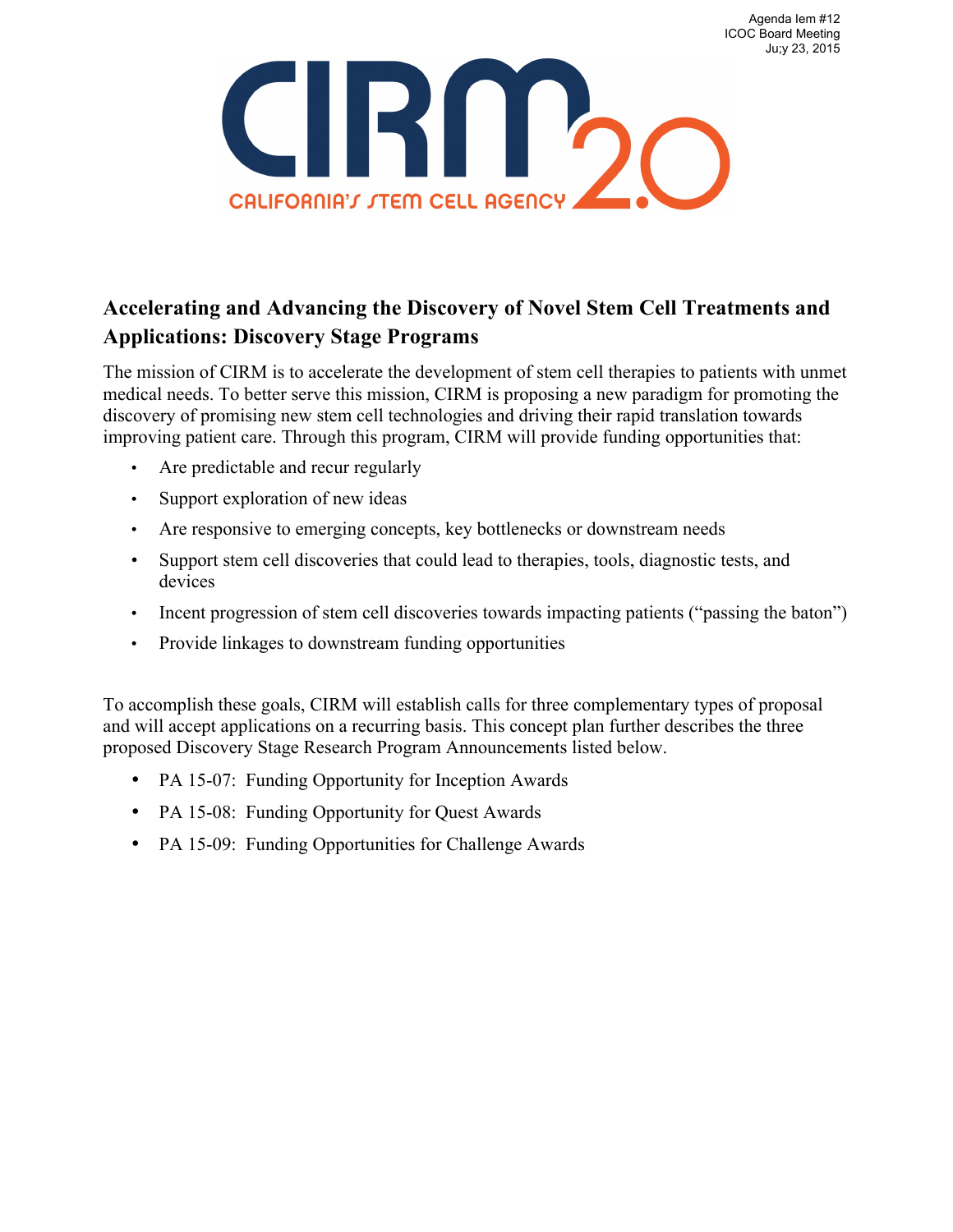

# **PA 15-07: DISCOVERY STAGE RESEARCH FUNDING OPPORTUNITY for INCEPTION AWARDS**

## **OBJECTIVE**

The objective of this funding opportunity is to support exploratory research on novel ideas that could lead to the discovery of promising new stem cell technologies that could be translated and ultimately, improve patient care.

## **AWARD INFORMATION**

### **What is the CIRM funding allocation, project funding and project term?**

- CIRM will fund direct project costs of up to \$150,000 per award.
- CIRM proposes approximately \$6.5M to support the issuance of about 26 Inception Awards over one annualized award cycle.
- Individual Inception Awards will be supported for the period of time it takes to test the hypothesis as proposed by the applicant. Successful applicants will act with urgency commensurate with CIRM's mission.

### **What activities will CIRM support?**

CIRM funds will support the following activities under this opportunity:

• Exploratory research using human stem, progenitor, or directly reprogrammed cells to test novel ideas that could lead to further discovery and translation of stem cell based innovations. These activities may include supportive studies using nonhuman model systems.

CIRM funds cannot be used to support the following activities under this opportunity:

- Research that does not require stem, progenitor, or directly reprogrammed cells for achieving the project goal
- Research exclusively using nonhuman model systems
- Translational activities to develop either a Good Manufacturing Process (GMP) compliant process, or a Clinical Laboratory Improvement Amendments (CLIA) - compliant process
- Translational activities to implement Design Control including initiation and maintenance of Design History File
- Translational activities to develop a process for commercialization for a tool or technology
- Translational activities necessary for the filing of a well-supported IND, 510(k) or IDE with the FDA, or for validation testing under CLIA or for commercialization
- Preparation for and conduct of clinical trials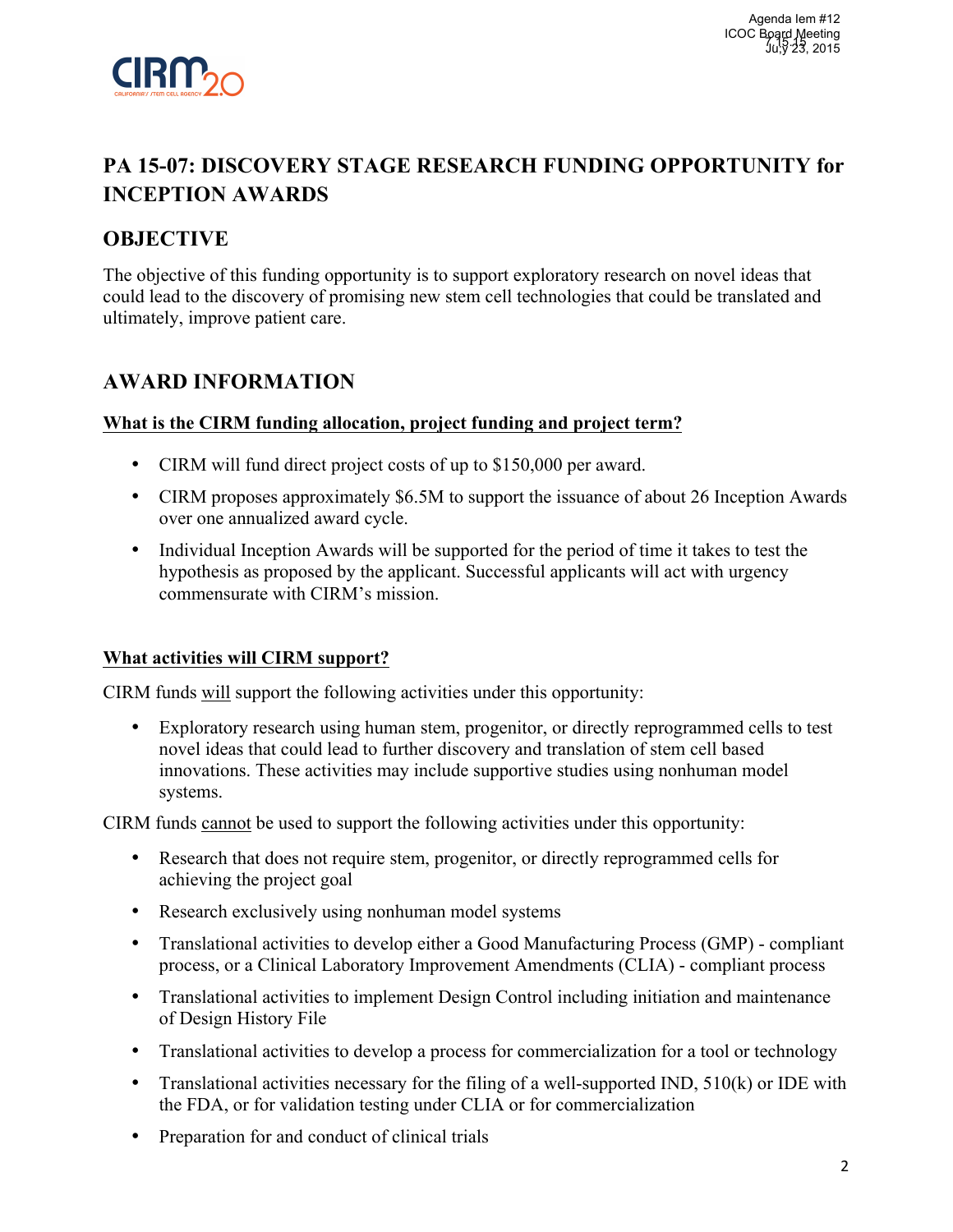

### **How will applications be reviewed?**

• In anticipation of high demand, members of the Grants Working Group (GWG) will review Inception Award applications in two stages. In the first stage, GWG members will conduct a pre-review of applications (called "Positive Selection", see Appendix) to advance a subset of applications to the second stage, which will involve a full review by the GWG.

### **How will funds be awarded?**

- Awards to successful applicants will be in the form of a grant.
- CIRM will disburse funds pursuant to a Notice of Award. The first payment issued upon initiation of award will comprise 75% of allowable funds. The final 25% will be disbursed upon award closeout including receipt and CIRM approval of final progress and financial reports.

# **ELIGIBILITY**

### **What types of projects are eligible for funding?**

To be eligible, the proposed project must satisfy the following requirements:

### **(1) The applicant must propose work with human stem, progenitor, or directly reprogrammed cells**

### **(2) The applicant must be ready to initiate work on the funded project within 120 days of approval.**

Given the urgency of CIRM's mission, all approved awardees must initiate work on the funded project within 120 days of approval and authorization for funding by the Application Review Subcommittee of the Independent Citizens' Oversight Committee.

### **Who can apply?**

### **California Research Organizations**

California Organizations (for-profit and non-profit) may use CIRM funds for eligible project costs incurred both in California and outside California. To qualify as a California organization, the organization must have >50% of its employees located in, and paid in, the state of California, and conduct the award activities from the California location.

### **Non-California Research Organizations**

Non-California organizations may also apply; however, CIRM funding can be used only for allowable expenditures incurred within California. The applicant must demonstrate by the application deadline a commitment of funds from other sources for project activities outside of California.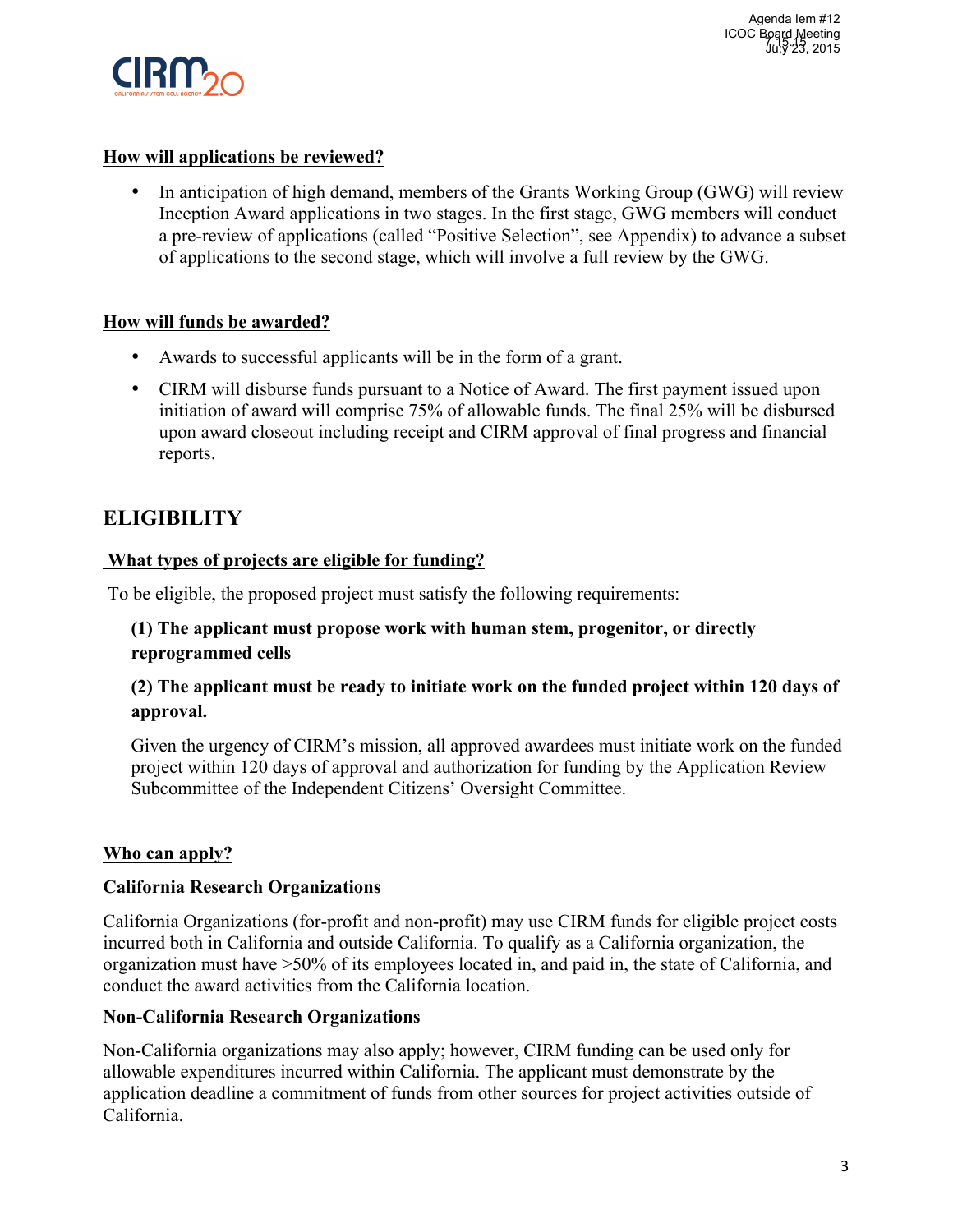

## **Who can serve as the Principal Investigator (PI)?**

To be eligible, the PI must satisfy the following requirements:

- Must be an employee of the applicant organization
- Must commit at least 10 percent effort to working on the project.
- Must be authorized by the applicant organization to conduct the research and assume the responsibilities of the PI
- Must not currently have another application pending review or approval under this funding opportunity

| <b>Applications Due</b>                  | November of each year starting in 2015.<br>Specific dates and times will be posted on<br>the CIRM website. |
|------------------------------------------|------------------------------------------------------------------------------------------------------------|
| <b>Grants Working Group (GWG) Review</b> | Approximately 3 months post submission                                                                     |
| <b>ICOC Review and Approval</b>          | Approximately 5-6 months post submission                                                                   |
| <b>Award Start</b>                       | Must start within 4 months of award<br>approval                                                            |

# **SCHEDULE AND DEADLINES**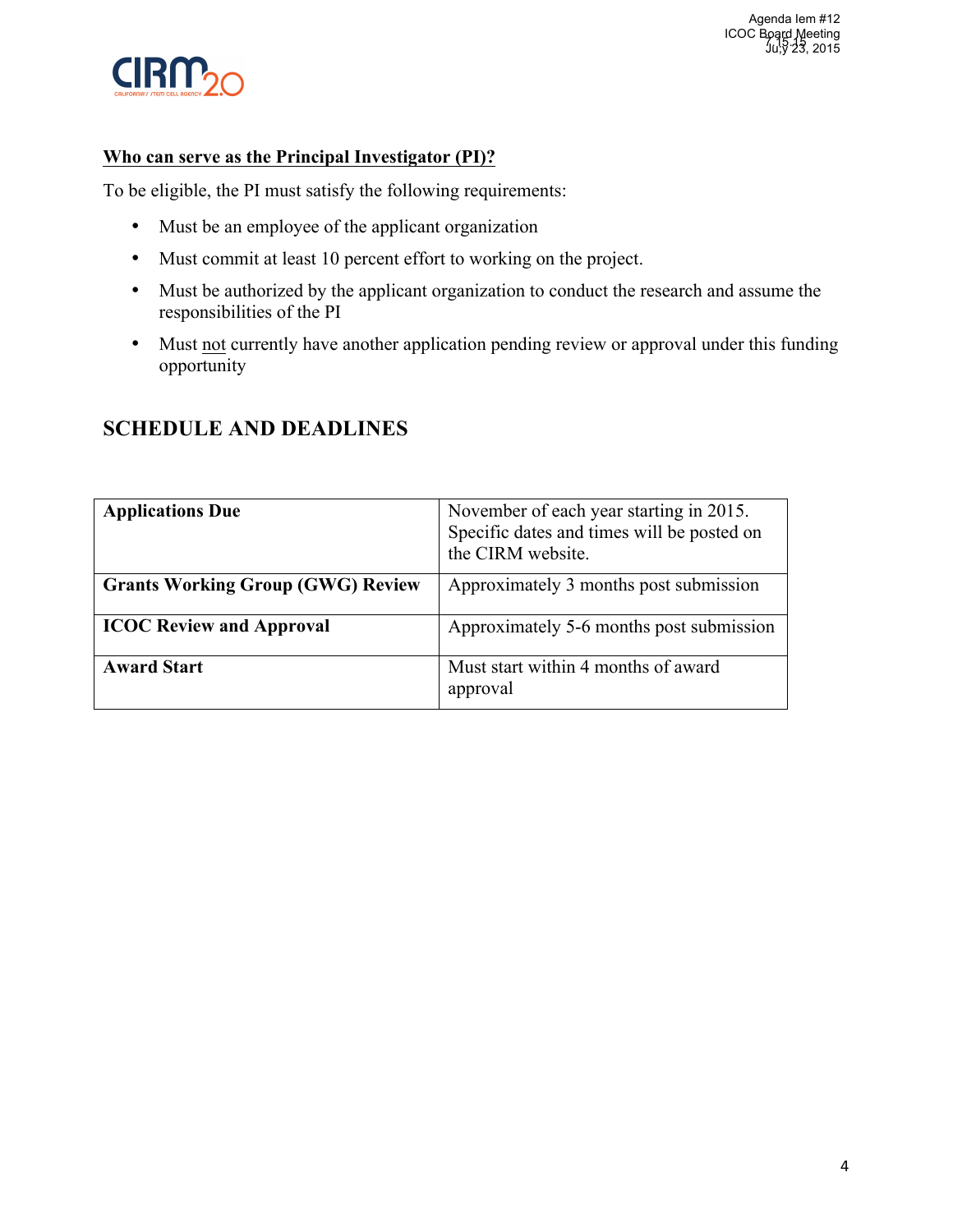

# **PA 15-08: DISCOVERY STAGE RESEARCH FUNDING OPPORTUNITY for QUEST AWARDS**

## **OBJECTIVE**

The objective of this funding opportunity is to promote the discovery of promising new stem cellbased technologies that could be translated to enable broad use and ultimately, improve patient care. Projects funded through the Quest Awards should propose technology that is uniquely enabled by human stem/progenitor cells or directly reprogrammed cells, or uniquely enabling for the advancement of stem cell-based therapies.

## **PROGRAM FEATURES**

#### **Promoting Discovery and Accelerating Translation**

The goal of a Quest Award is to produce, within 2 years, a project deliverable that is a novel candidate therapeutic, device, diagnostic test or tool that can immediately progress to translation to enable broad use. To incent rapid advancement to translation, CIRM is implementing an Incentive Grant opportunity for Quest Award recipients who complete a "Progression Event". CIRM defines a Progression Event as the successful acquisition of funding for subsequent development of the Quest Award deliverable either by the original award recipient, if appropriate, or by a qualified team to whom the original award recipient has "passed the baton". Quest Award recipients who demonstrate to CIRM successful achievement of a Progression Event within one year of the end date of their Quest Award will receive an Incentive Grant (\$150,000 in direct project costs) to utilize for stem cell research relevant to CIRM's mission. Incentive Grants will be administered post-award using the mechanism described for Inception Awards (PA 15-07).

## **AWARD INFORMATION**

### **What is the CIRM funding allocation, project funding and project term?**

CIRM proposes approximately \$42.5M to fund one annualized award cycle (two application calls) of Quest Awards. This includes:

- Approximately \$35M to support the issuance of 15-30 two year Quest Awards. CIRM will fund direct project costs of up to
	- o \$700,000 per award to achieve a candidate that is a diagnostic test, a device or a tool
	- o \$1.4M per award to achieve a candidate that is a therapeutic
- Approximately \$7.5M in reserve funding for Incentive Grant awards. This assumes 100% of 30 Quest Awards achieve a Progression Event as described above.

### **What activities will CIRM support?**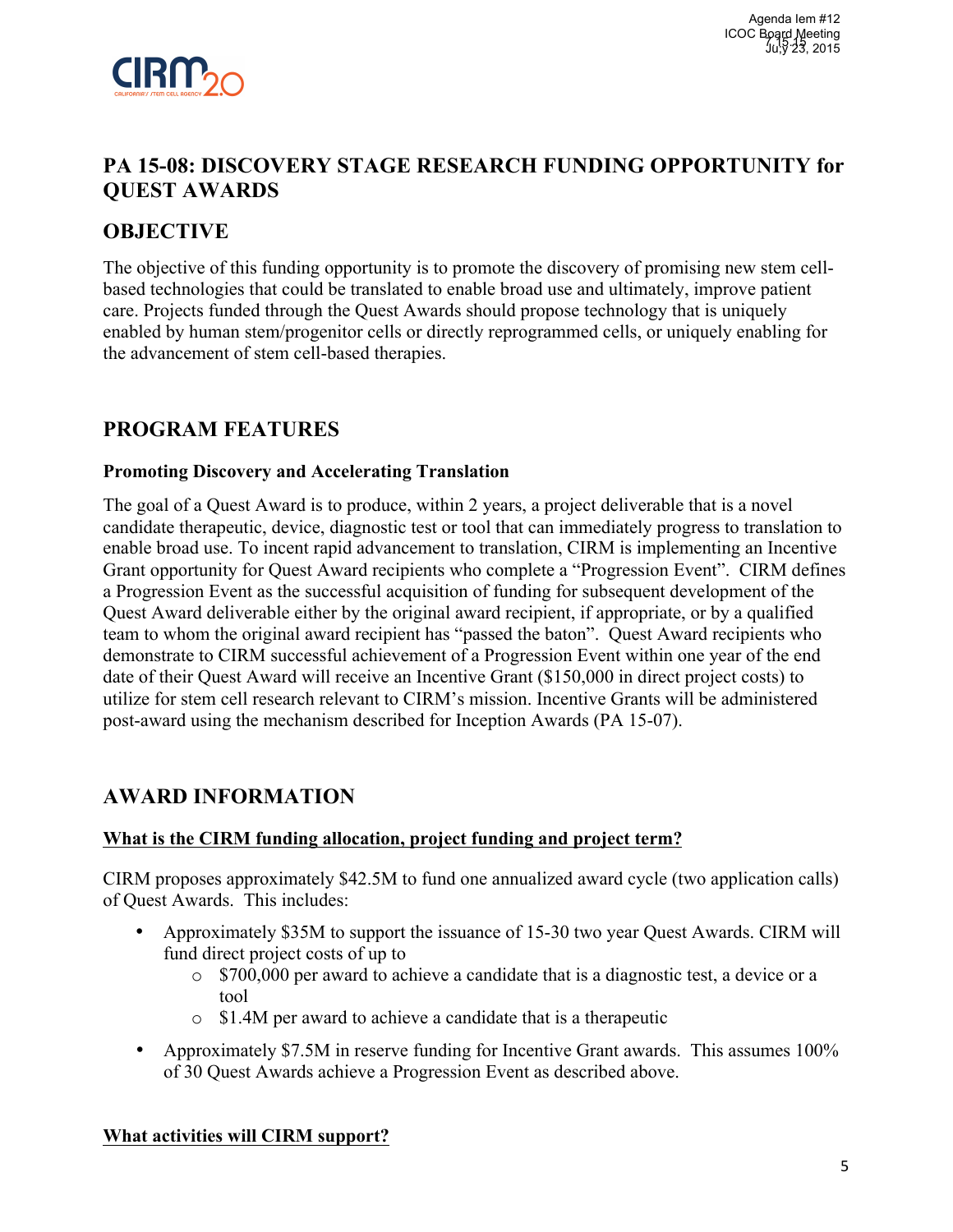

CIRM funds will support the following activities under this opportunity:

- Activities that will lead to selection of a novel candidate therapeutic, device, diagnostic test or tool ready for translation to enable broad use and ultimately, improve patient care including:
	- o Developing and implementing assays to identify/test/characterize candidate (or prototype) therapeutic, device, diagnostic test, tool/technology
	- o Feasibility and initial reproducibility assessment
	- o Characterization/optimization of candidate(s)
	- o Proof- of concept studies with candidate; for non stem cell-based candidates (e.g. certain devices, diagnostic tests, tools), proof of concept testing with human stem, progenitor or directly reprogrammed cells
	- o Developing Target Product Profile (Product Concept Document) for candidate therapeutic, device, diagnostic test or tool
	- o Preparation for and conduct of stage appropriate regulatory meetings (e.g. for stem cell based cell therapeutic candidates - a pre-pre IND meeting)

CIRM funds cannot be used to support the following activities under this opportunity:

- Research lacking a strong rationale for the unique necessity of human stem/progenitor cells or directly reprogrammed cells to achieve the project deliverable OR research uniquely enabling for the advancement of stem cell-based therapies that does not include testing with human stem/progenitor cells or directly reprogrammed cells to achieve the project deliverable
- Translational activities to develop either a Good Manufacturing Process (GMP) compliant process, or a Clinical Laboratory Improvement Amendments (CLIA) - compliant process
- Translational activities to implement Design Control including initiation and maintenance of Design History File
- Translational activities to develop a process for commercialization for a tool or technology
- Translational activities necessary for the filing of a well-supported IND, 510(k) or IDE with the FDA, for validation testing under CLIA or for commercialization
- Preparation for and conduct of clinical trials

### **How will applications be reviewed?**

• In anticipation of high demand, members of the Grants Working Group (GWG) will review Quest Award applications in two stages. In the first stage, GWG members will conduct a pre-review of applications (called "Positive Selection", see Appendix) to advance a subset of applications to the second stage, which will involve a full review by the GWG.

### **How will funds be awarded?**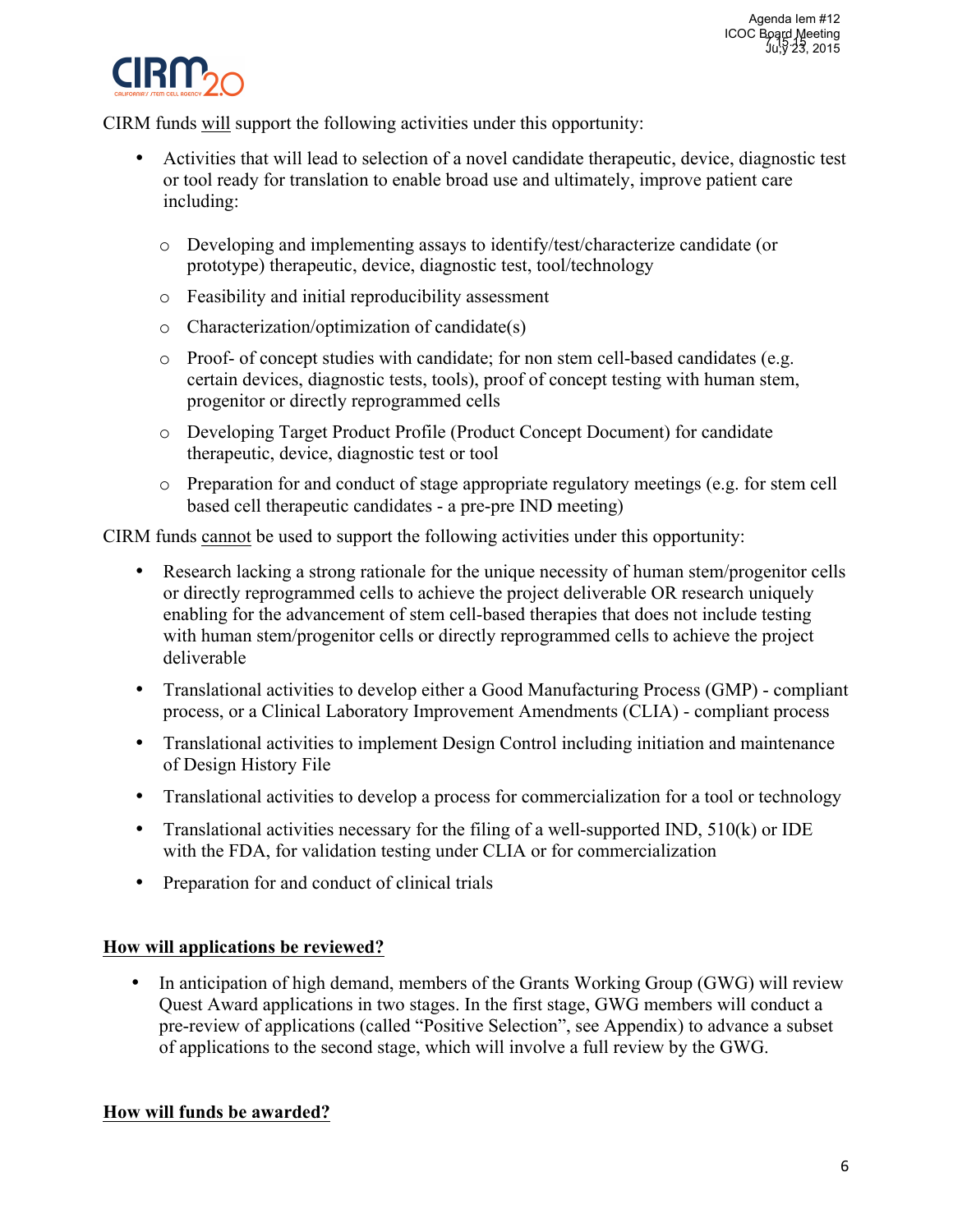

- Awards to successful applicants will be in the form of a grant.
- CIRM will disburse funds pursuant to a Notice of Award. Except for the first payment issued upon initiation of an award, payments will be disbursed semi-annually or at CIRM's option. Continued funding is contingent upon timely progress, as outlined in the project milestones and timeline established under the Notice of Award, and, when applicable, the ongoing ability of the applicant to fund its operations and to satisfy its co-funding commitment (see below).
- Funding for Incentive Grants will be awarded only if the following conditions are met: 1) a Quest Awardee achieves a Progression Event no later than 1 year beyond the project end date; 2) A Progression Event report, including an Incentive Grant proposal and budget, has been submitted to CIRM; and 3), the CIRM President or his designee, by delegated authority of the board, determines that the Progression Event has been achieved and that the Incentive Grant proposal and budget is appropriately aligned with CIRM's mission.

# **ELIGIBILITY**

### **What types of projects are eligible for funding?**

To be eligible, the proposed project must satisfy the following requirements:

### **(1) The applicant must propose discovery research for a new technology that is uniquely enabled by human stem cells or uniquely enabling for the advancement of human stem cell based therapies including**

- Discovery research for a novel therapeutic candidate:
	- o where human stem, progenitor, or directly reprogrammed cells either compose the therapy or are used to manufacture the therapy
	- o that stimulates, recruits or targets endogenous stem cells or cancer stem cells
	- o where human stem, progenitor or directly reprogrammed cells are uniquely required for candidate identification and testing
- Discovery research for a novel human stem cell-based diagnostic test, assay or tool that can be used to discover, advance, monitor, or evaluate new therapies, OR
- Discovery research for novel technologies (a device, diagnostic test, tool) that propose proof of concept testing with human stem/progenitor cells and are uniquely enabling for the advancement of stem cell-based therapies

### **(2) The applicant must be ready to initiate work on the funded project within 120 days of approval**

Given the urgency of CIRM's mission, all approved awardees must initiate work on the funded project within 120 days of approval and authorization for funding by the Application Review Subcommittee of CIRM's governing board, the Independent Citizens' Oversight Committee ("ICOC").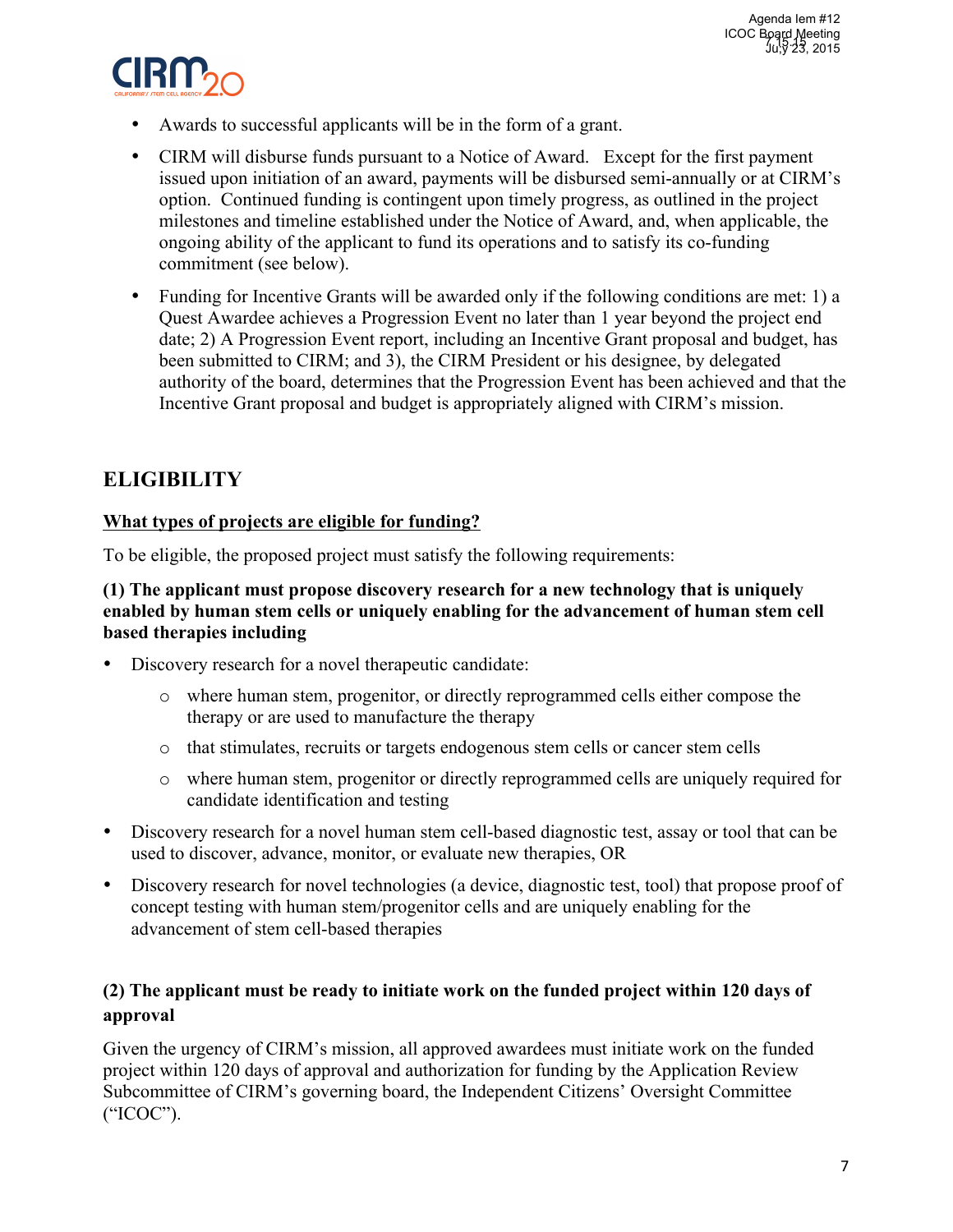

**(3) Co-funding** is not required. If the project requires funding over and above that which CIRM provides, documentation demonstrating the commitment of funds to cover the proposed co-funding amount must be provided at the time of application submission (e.g., copy of executed term sheet showing amount of co-funding, conditions, and source).

### **(4) For-profit organizations must demonstrate solvency**

For-profit organizations must provide documentation that shows 180 days cash on hand from date of application submission and the financial ability to meet the co-funding and contingency requirements for the term of the project. The determination of solvency will be made at CIRM's sole discretion.

### **Who can apply?**

### **California Research Organizations**

California Organizations (for-profit and non-profit) may use CIRM funds for eligible project costs incurred both in California and outside California. To qualify as a California organization, the organization must have >50% of its employees located in, and paid in, the state of California, and conduct the award activities from the California location.

#### **Non-California Research Organizations**

Non-California organizations may also apply; however, CIRM funding can be used only for allowable expenditures incurred within California. The applicant must demonstrate by the application deadline a commitment of funds from other sources for project activities outside of California.

#### **Who can serve as the Principal Investigator (PI)?**

To be eligible, the PI must satisfy the following requirements:

- Must be an employee of the applicant organization
- Must commit at least 20 percent effort to working on the project.
- Must be authorized by the applicant organization to conduct the research and assume the responsibilities of the PI
- Must not currently have another application pending review or approval under this funding opportunity

## **SCHEDULE AND DEADLINES**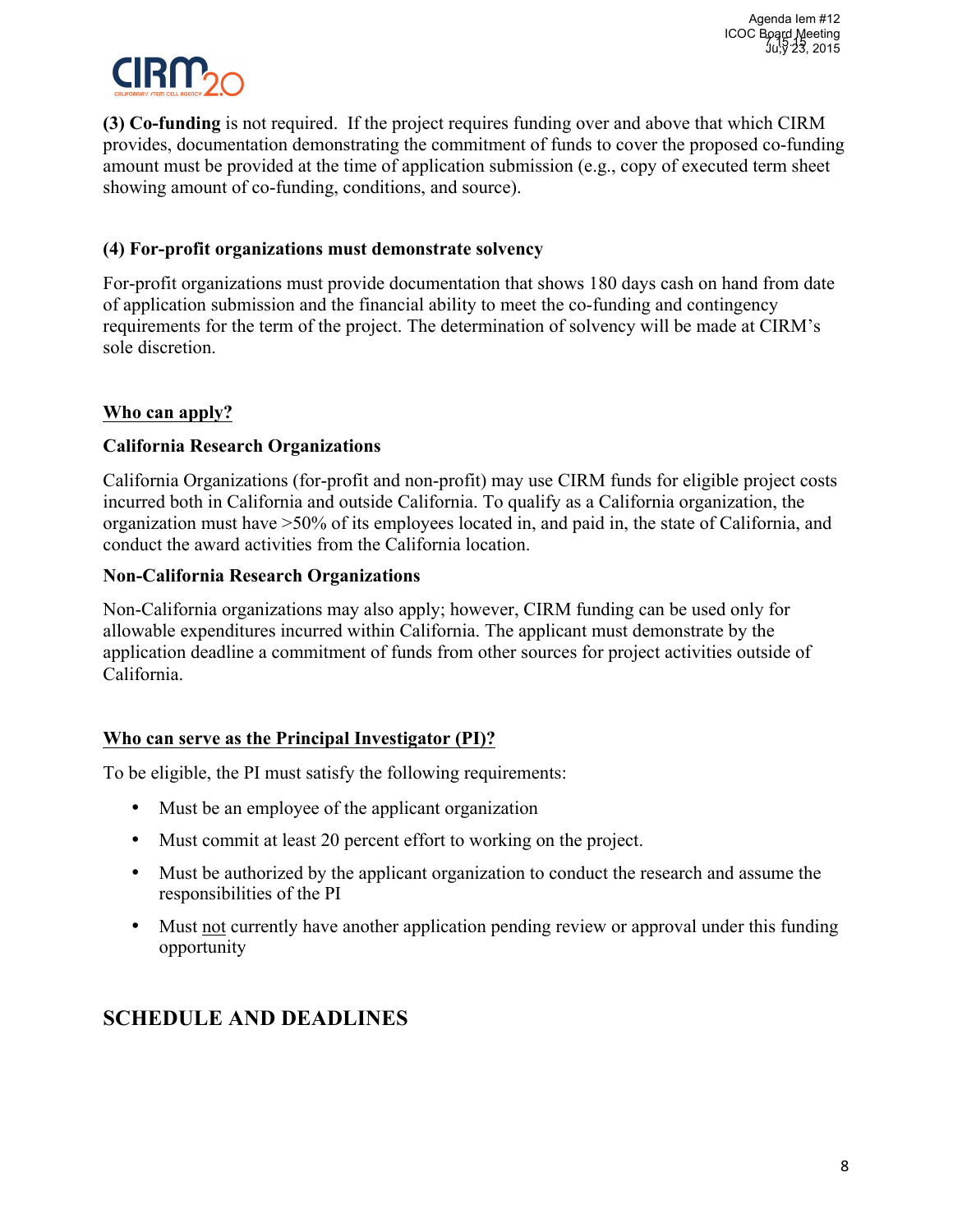

| <b>Applications Due</b>                            | February and July of each year starting in<br>2016. Specific dates and times will be posted<br>on the CIRM website. |
|----------------------------------------------------|---------------------------------------------------------------------------------------------------------------------|
| <b>Grants Working Group (GWG)</b><br><b>Review</b> | Approximately 3 months post submission                                                                              |
| <b>ICOC Review and Approval</b>                    | Approximately 5-6 months post submission                                                                            |
| <b>Award Start</b>                                 | Must start within 4 months of award approval                                                                        |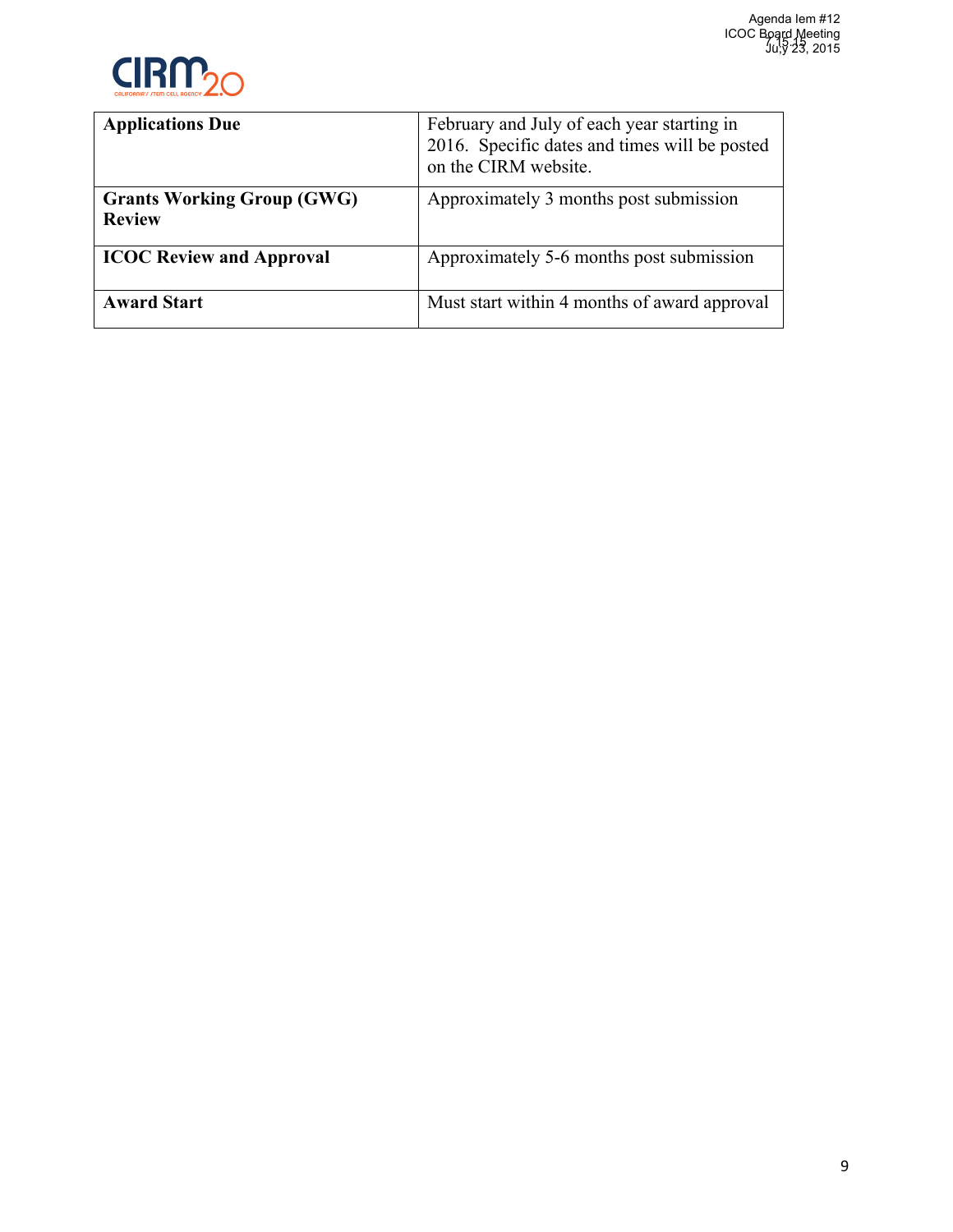

# **PA 15-09: DISCOVERY STAGE RESEARCH FUNDING OPPORTUNITY for CHALLENGE AWARDS**

## **OBJECTIVE**

The objective of this funding opportunity is to support research activities towards overcoming key challenges in the stem cell field that are preventing or slowing the discovery of promising new stem cell technologies that could be rapidly translated towards improving patient care. Projects funded through the Challenge Awards will address highly specific questions (HSQs) in discovery research that will be defined by CIRM on a periodic basis. These HSQs will focus on new, transformative developments in the field, long standing challenges in stem cell science, and the resolution of critical obstacles to the success of CIRM clinical stage projects.

# **PROGRAM FEATURES**

#### **Challenge Question Announcements**

- CIRM will make calls for application submission on HSQs for the Challenge Awards through the issuance of periodic Challenge Question Announcements (CQAs).
- Details of a specific Challenge opportunity, such as the distinct questions and research goals, the total level of funds provided, the duration of the award, and eligible activities will be tailored to a given HSQ and approved by the President of CIRM, as delegated by the Board.

## **AWARD INFORMATION**

### **What is the CIRM funding allocation, project funding and project term?**

• CIRM proposes approximately \$4M over one annualized award cycle (up to 2 application calls). The specific project funding will be defined in the Challenge Question Announcement

### **What activities will CIRM support?**

Specific activities that are supported or not permitted under the Challenge Award program will be defined for each distinct HSQ and described when specific Challenge opportunities are announced. In general, CIRM will support research activities that directly address a specific, targeted HSQ and will not support peripheral activities or tangential studies.

### **How will applications be reviewed?**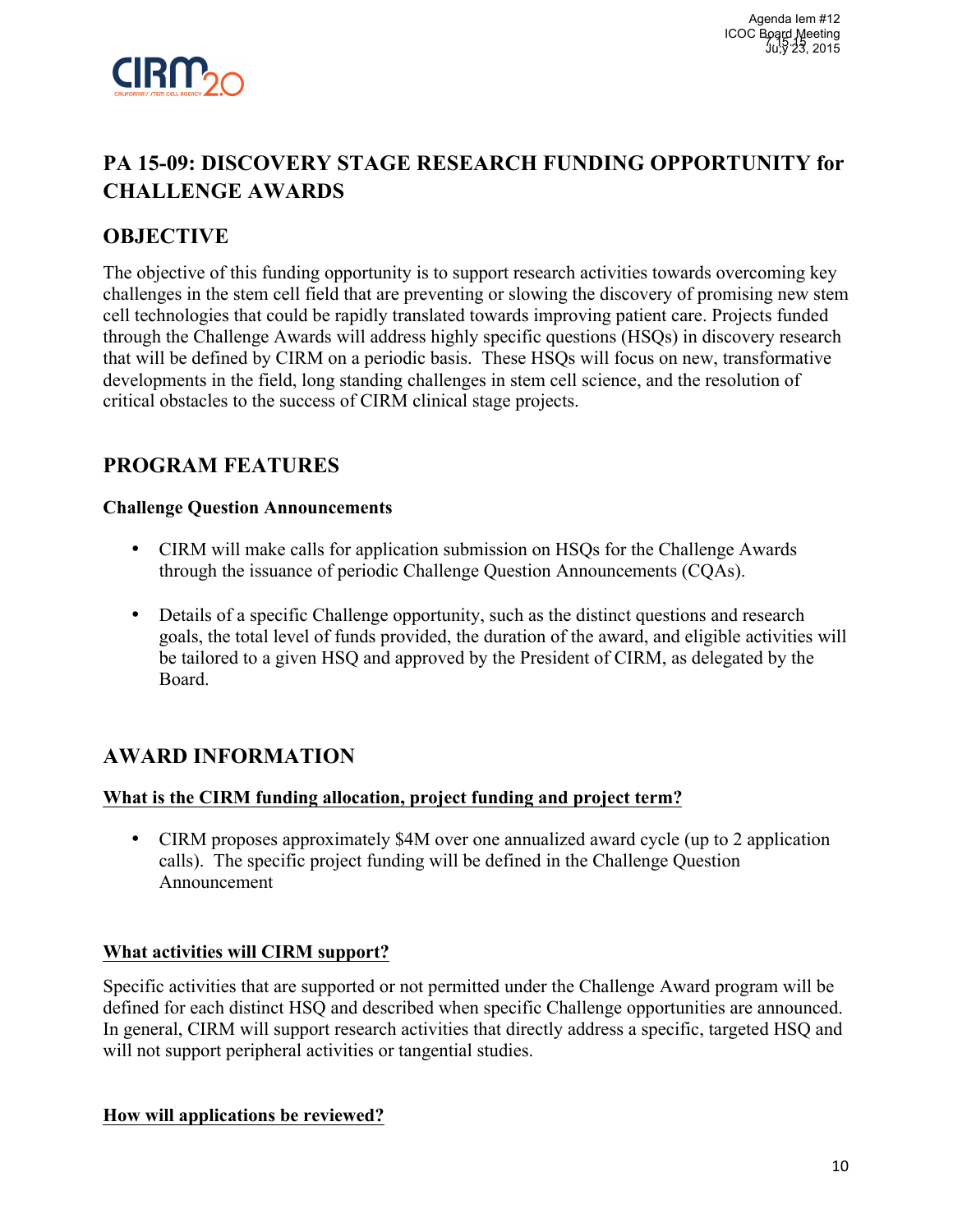

CIRM expects to receive a small number of highly-focused proposals addressing a particular HSQ, which will be reviewed by the Grants Working Group (GWG). In the event that CIRM receives a larger number of applications, members of the GWG will review Challenge Award proposals in two stages. In the first stage, GWG members will conduct a pre-review of applications (called "Positive Selection", see Appendix) to advance a subset of applications to the second stage, which will involve a full review by the GWG.

### **How will funds be awarded?**

- Awards to successful applicants will be in the form of a grant.
- CIRM will disburse funds pursuant to a Notice of Award. Except for the first payment issued upon initiation of an award, payments will be disbursed as established under the Notice of Award to best facilitate successful project advancement.

# **ELIGIBILITY**

### **What types of projects are eligible for funding?**

To be eligible, the proposed project must satisfy the following requirements:

- Must specifically address the targeted HSQ
- Must include some work with human stem, progenitor, or directly reprogrammed cells or materials derived from such cells
- Must include a clear vision for how a successful project outcome would be put into practice for overcoming a key hurdle in regenerative medicine
- Must be ready to initiate work on the funded project within 120 days of approval of an award by the ICOC

Additional eligibility criteria specific for a given HSQ may be stipulated in the CQA.

### **Who can apply?**

### **California Research Organizations**

California Organizations (for-profit and non-profit) may use CIRM funds for eligible project costs incurred both in California and outside California. To qualify as a California organization, the organization must have >50% of its employees located in, and paid in, the state of California, and conduct the award activities from the California location.

### **Non-California Research Organizations**

Non-California organizations may also apply; however, CIRM funding can be used only for allowable expenditures incurred within California. The applicant must demonstrate by the application deadline a commitment of funds from other sources for project activities outside of California.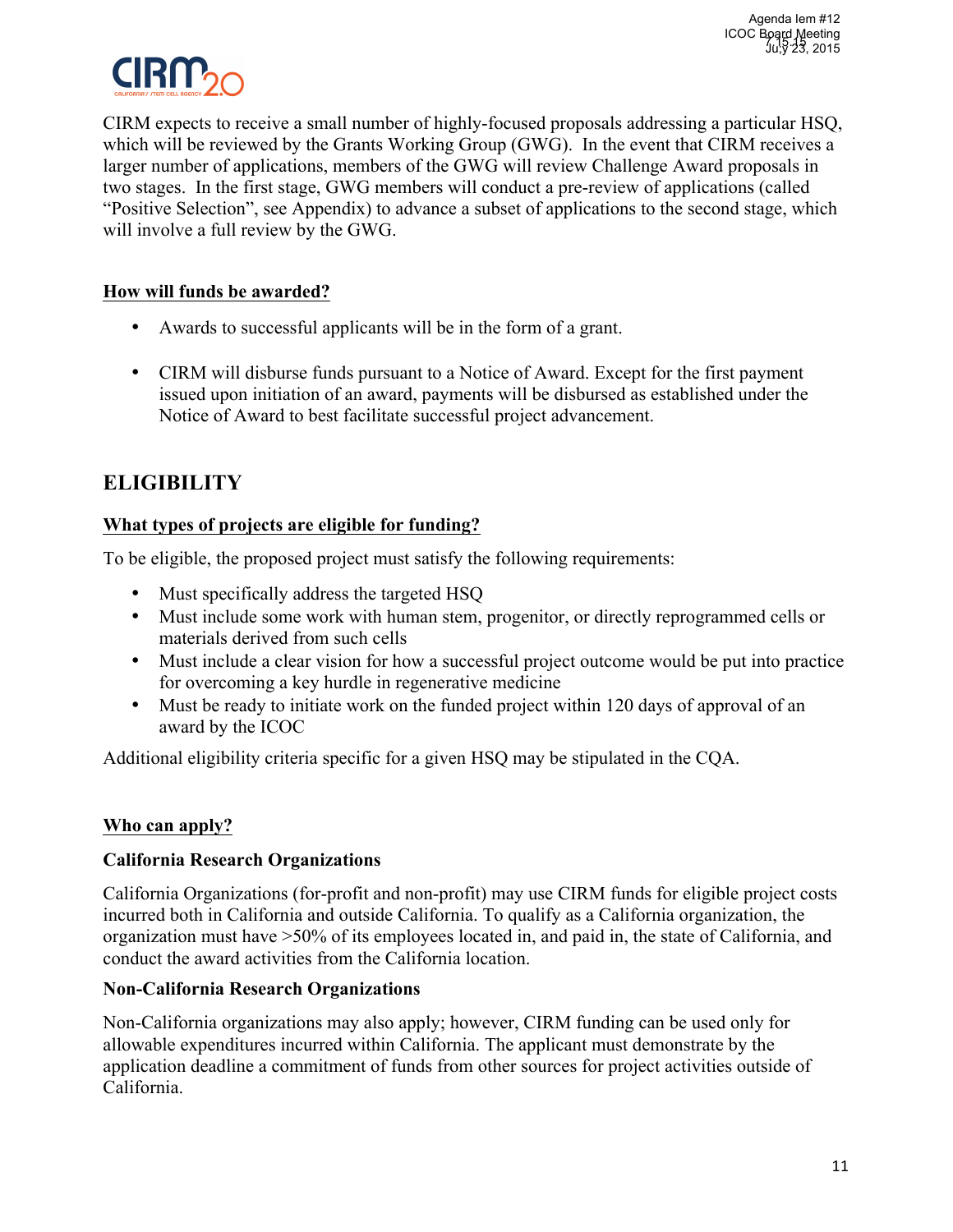

#### **Who can serve as the Principal Investigator (PI)?**

To be eligible, the PI must satisfy the following requirements:

- Must be an employee of the applicant organization
- Must commit at least 20 percent effort to working on the project unless otherwise noted in the Challenge Question Announcement.
- Must be authorized by the applicant organization to conduct the research and assume the responsibilities of the PI
- Must not currently have another application pending review or approval under this funding opportunity

| <b>Challenge Question Announcement</b><br>(CQA) Posted | Periodic. Approximately 2-3 months prior<br>to application due date                    |
|--------------------------------------------------------|----------------------------------------------------------------------------------------|
| <b>Applications Due</b>                                | February and July of each year. Specific<br>dates and times will be posted in the CQA. |
| <b>Grants Working Group (GWG) Review</b>               | Approximately 3 months post submission                                                 |
| <b>ICOC Review and Approval</b>                        | Approximately 5-6 months post submission                                               |
| <b>Award Start</b>                                     | Must start within 4 months of award<br>approval                                        |

### **SCHEDULE AND DEADLINES**